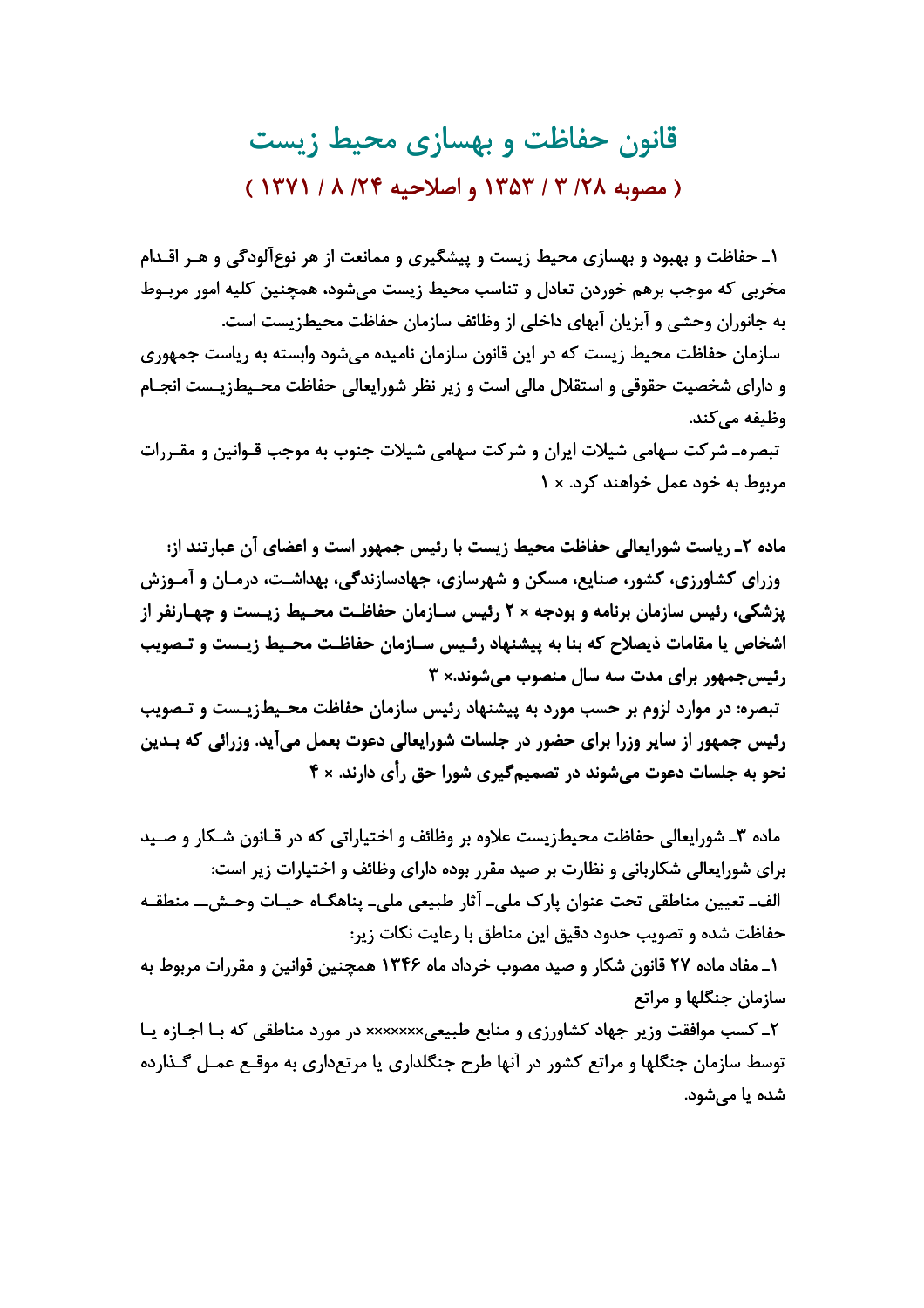۳ـ کسب موافقت وزیر معادن و فلزات× ۵ در مورد مناطقی که طرحهای اکتشاف و بهروبرداری از مواد معدني طبق قانون مربوط اجرا مي¢دد. صدور هر گونه پروانه اکتشاف و بهرهبرداری از مواد معدنی برای مناطقی کـه تحـت عنــوان پــارک ملي۔ آثارطبيعي،ملي۔ پناھگاہ حيات وحش و منطقه حفاظت شدہ تعيين گرديـدہانـد، موكـول بـه موافقت شورايعالى حفاظت محيطزيست مىباشد. تبصرهـ تعريف مناطق و تعيين ضوابط و مقررات مربوط به مناطق مذكور در ايـن بنـد بـه موجـب آييننامه اجرائي اين قانون خواهد بود. ب۔ تعیین انواع و مدت اعتبار و بھای پروانههای موضوع ماده ۸ این قانون جـ موافقت با اعطاء جايزه به اشخاص طبق آييننامه اجرائي اين قانون.

ماده ۴ـ هر نوع ممنوعیت و محدودیت و مقرراتی که برای مناطق مذکور در بند (الف) ماده ۳ این قانون برقرار می گردد نباید با حق مالکیت یا حق انتفاع اشخاصی که در داخل این مناطق قانوناً دارا هستند، مغایر باشد.

ماده ۵ـ رئيس سازمان حفاظت محيطزيست توسط رئيس جمهور انتخاب و سمت دبير شورايعالي حفاظت محیطزیست را نیزبر عهده دارد. × ۶

ماده ۶ـ سازمان علاوه بر وظائف و اختیاراتی که در قانون شکار و صید بـرای سـازمان شـکاربانی و نظارت بر صید مقرر بوده دارای وظائف و اختیارات زیر است: الف\_انجام دادن تحقیقات و بررسیهای علمی و اقتصادی در زمینــه حفاظـت و بهبـود و بهـسازی محیطزیست و جلوگیری از آلودگی و برهم خوردن تعادل محیطزیست از جمله موارد ذیل: ١ـ طرق حفظ تعادل اكولوژيک طبيعت (حفظ مناسبات محيطزيست) ۲ـ تغییراتی که تأسیسات و مستحدثات مختلف در وضع فیزیکی و شیمیایی و بیولوژیک خاک، آب و هوا ایجاد مینمایند و این تغییرات سبب دگرگونی وضع طبیعی میگردند. مانند تغییر و تخریـب مسیر رودخانه ها، تخریب جنگلها و مراتع دگرگونی اکولوژی دریاها، بهم خوردن زهکـشی طبیعـی آبها و دگرگونی و انهدام تالابها. ۳ـ استفاده از سموم کشاورزی یا مواد مصرفی زیان آور به محیطزیست. ۴ـ طرز جلوگیری از پخش و ایجاد صداهای زیان آور به محیطزیست. ۵ـ حفظ محیطزیست از نظر ظواهر طبیعت و طرق زیباسازی آن. ب۔ پیشنهاد ضوابط به منظور مراقبت و جلوگیری از آلودگی آب و هوا، خاک و پخش فضولات اعم از زبالهها و مواد زائد کارخانجات و بطور کلی عواملی که موثر بر روی محیط میباشند. ج\_ هر گونه اقدام مقتضی به منظور بهبود و بهسازی محیطزیست در حـدود قـوانین مملکتـی بـا حفظ حقوق اشخاص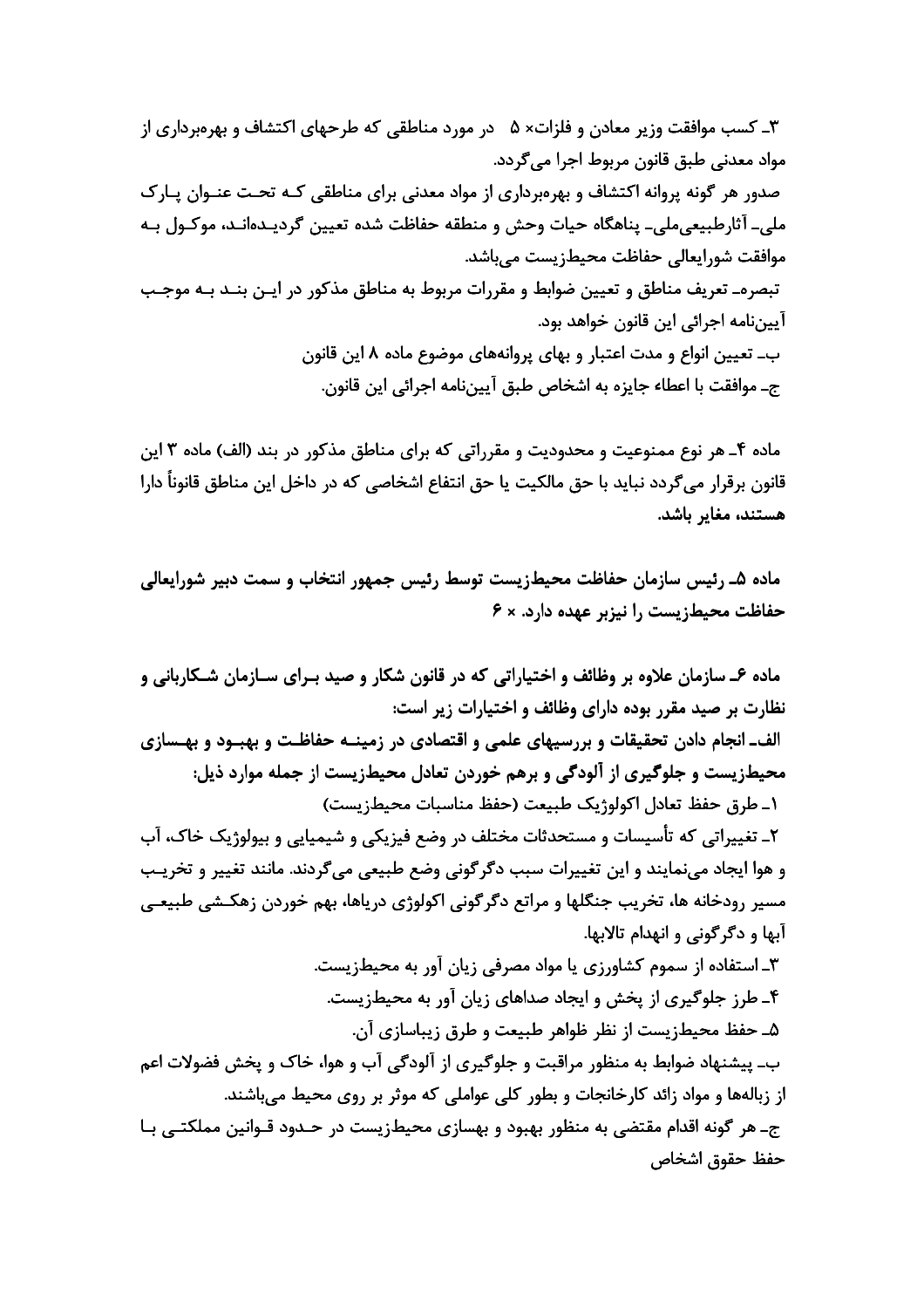د۔ تنظیم و اجرای برنامههای آموزشی به منظور تنویر و هدایت افکار عمـومے در زمینــه حفـظ و بهسازی محیطزیست. ه- ايجاد باغهاي وحش و موزه تاريخ طبيعي. و۔ برقراری هر گونه محدودیت و ممنوعیت موقتی زمانی۔ مکانی۔ نوعی ۔ طریقے و کمبی شـکار و صید و اعلام آن طبق مقررات ماده ۴ قانون شکار و صید. ز۔ همکاری با سازمانهای مشابه خارجی و بین|لمللے ،بـه منظـور حفـظ محـیطزیـست در حـدود تعهدات متقابل.

ماده ۷ـ هر گاه اجرای هر یک از طرحهای عمرانی و یا بهروبرداری از آنها به تشخیص سـازمان بـا قانون و مقررات مربوط به حفاظت محیطزیست مغایرت داشته باشد سازمان، مورد را به وزارتخانه یا مؤسسه مربوط اعلام خواهد نمود تا با همکاری سازمانهای ذیربط به منظور رفـع مـشکل در طـرح مزبور تجديد نظر بعمل آيد.

در صورت وجود اختلاف نظر طبق تصمیم رئیس جمهور عمل خواهد شد.× ۷

ماده ۸ـ مبادرت به هر گونه شکار و صید و پرورش و تکثیر و نگهداری و خرید و فـروش جـانوران وحشی و اجزاء آن و استفاده و سیاحت از مناطق مذکور در بند (الف) ماده ۳ ایـن قـانون مـستلزم تحصیل پروانه یا اجازه از سازمان میباشد و در هر یک از مـوارد فـوق کـه ضـرورت ایجـاب نمایـد سازمان مے،تواند با تصویب شورایعالی حفاظت محیطزیست اجازه یا پروانه رایگان صادر نماید. تبصرهـ در مواردی که صدور پروانههای موضوع این ماده همچنین صدور پروانه صـادرات و واردات جانوران وحشی و اجزاء آنها به موجب قوانین مربوط به وزارتخانهها یـا سـازمانهای دیگـری محـول گردیده، مرجع صادر کننده پروانه با جلب موافقت سازمان اقدام خواهد کرد.× ۸

ماده ۹\_ اقدام به هر عملي كه موجبات آلودگي محيطزيست را فراهم نمايد ممنوع است. منظور از آلوده ساختن محیطزیست عبارتست از یخش یا آمیختن مواد خارجی به آب پـا هـوا پـا خاک یا زمین به میزانی که کیفیت فیزیکی یا شیمیایی یا بیولوژیک آن را به طوریکه زیان آور بـه حال انسان يا ساير موجودات زنده و يا گياهان و يا آثار و ابنيه باشد تغيير دهد. تبصرهـ استعمال سموم به منظور مبارزه با آفات نباتی و جانوران و حشرات موذی با رعایت قوانین و مقررات وزارت کشاورزی و منابع طبیعی مشمول این ماده نخواهد بود ولی در صورتیکه استفاده از سموم برای مقاصد بالا مغایر با بهسازی محیطزیست باشد سازمان ضرورت تجدید نظر در مقـررات مربوط و جایگزینی مواد و طرق دیگری را برای دفع آفات توصیه خواهد نمود.

ماده ۱۰ـ مقررات جلوگیری از آلودگی یـا تخریـب محـیطزیـست و جلـوگیری از پخـش و ایجـاد صداهای زیان آور به محیطزیست و همچنین ضوابط تعیین معیار و میزان آلودگی موضوع مـاده ۹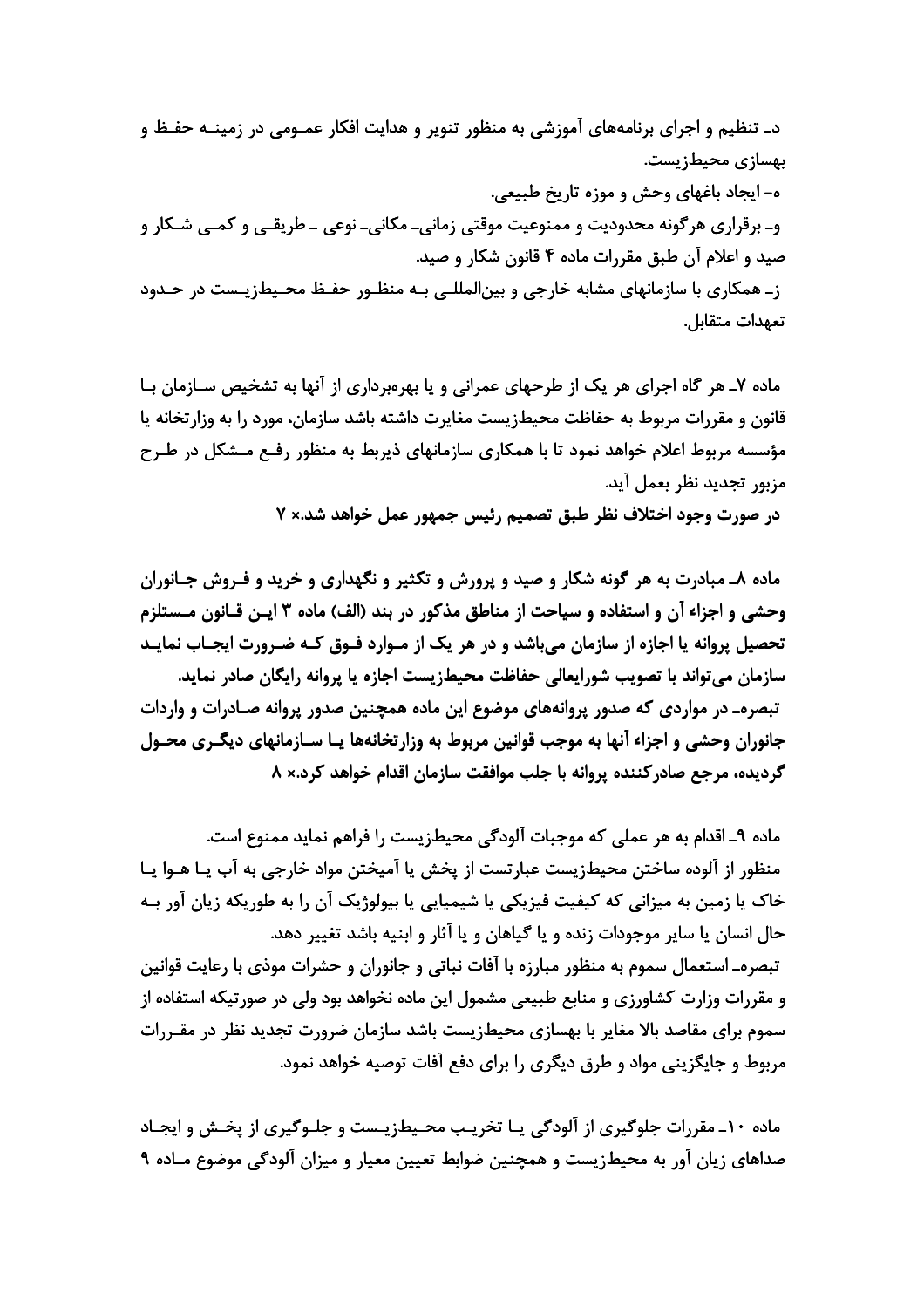این قانون و محدودیت و ممنوعیتهای مربوط به حفظ و بهبود و بهسازی محیطزیست به موجـب آییننامههائی خواهد بود که به تصویب کمیسیونهای کشاورزی ومنابع طبیعی و عمران روسـتائی و بهداری و دادگستری مجلسین برسد.

ماده ١١ـ سازمان با توجه به مقـررات و ضـوابط منـدرج در آيـيننامـههـاي مـذكور در مـاده ١٠ کارخانجات و کارگاههائی که موجبات آلودگی محیط زیست را فراهم می نمایند مشخص و مراتب را کتباً با ذکر دلایل بر حسب مورد به صاحبان یا مسئولان آنها اخطار مینماید که ظرف مدت معینی نسبت به رفع موجبات آلودگی مبادرت یا از کار و فعالیت خـوداری کننـد. در صـورتیکه در مهلـت مقرر اقدام ننماید به دستور سازمان از کار و فعالیتآنها ممانعت به عمل خواهد آمد. در صورتیکه اشخاص ذینفع نسبت به اخطار یا دستور سازمان معترض باشند میتوانند بـه دادگـاه عمومی × ٩ محل شکایتنمایند دادگاه فوراً و خارج از نوبت به موضـوع رسـیدگی مـیکنــد و در صورتیکه اعتراض را وارد تشخیص دهد رأی به ابطال اخطار یا رفع ممانعت خواهد داد. رأی دادگاه قطعي است.

تبصرهـ رئیس سازمان می¤واند در مورد منابع و عواملی که خطرات فوری در برداشته بانشد بـدون اخطار قبلی دستور ممانعت از ادامه کار و فعالیت آنها را بدهد.

ماده ١٢ـ صاحبان يا مسئولان كارخانجات و كارگاههاى موضوع ماده ١١ مكلفند به محـض ابـلاغ دستور سازمان، کار یا فعالیت ممنوع شده را متوقف و تعطیل نمایند. ادامه کـار یـا فعالیـت مزبـور منوط به اجازه سازمان یا رأی دادگاه صلاحیتدار خواهد بود. در صورت تخلف به حبس از شـصت و یک روز تا یک سال و یا پرداخت جزای نقدی از پنج هزارویک ریال تا پنجاههزار ریال یا به هـر دو مجازات محکوم خواهند شد.× ١٠

ماده ۱۳ـ کسانیکه از مقررات و ضوابط مذکور در آییننامههای موضوع ماده ۱۰ تخلف نماینــد بـر حسب مورد که در آییننامههای مزبور تعیین خواهد شد به جزای نقدی از پانصدریال تا پنجاههزار ریال محکوم خواهند شد. × ١١

ماده ۱۴ـ در مورد جرائم مذکور در این قانون سازمان حسب مورد شــاکی و یــا مــدعی خــصوصی شناخته مے شود . ماده ۱۵ـ مأمورين سازمان كه از طرف سازمان مأمور كشف و تعقيب جرائم فوق|لذكر مے شوند در صورتیکه وظائف ضابطین دادگستری را در کلاس مخصوص زیرنظر دادستان عمومی تعلـیم گرفتــه باشند از لحاظ اجرای این قانون و قانون شـکار و صـید در ردیـف ضـابطین دادگـستری محـسوب مى شوند.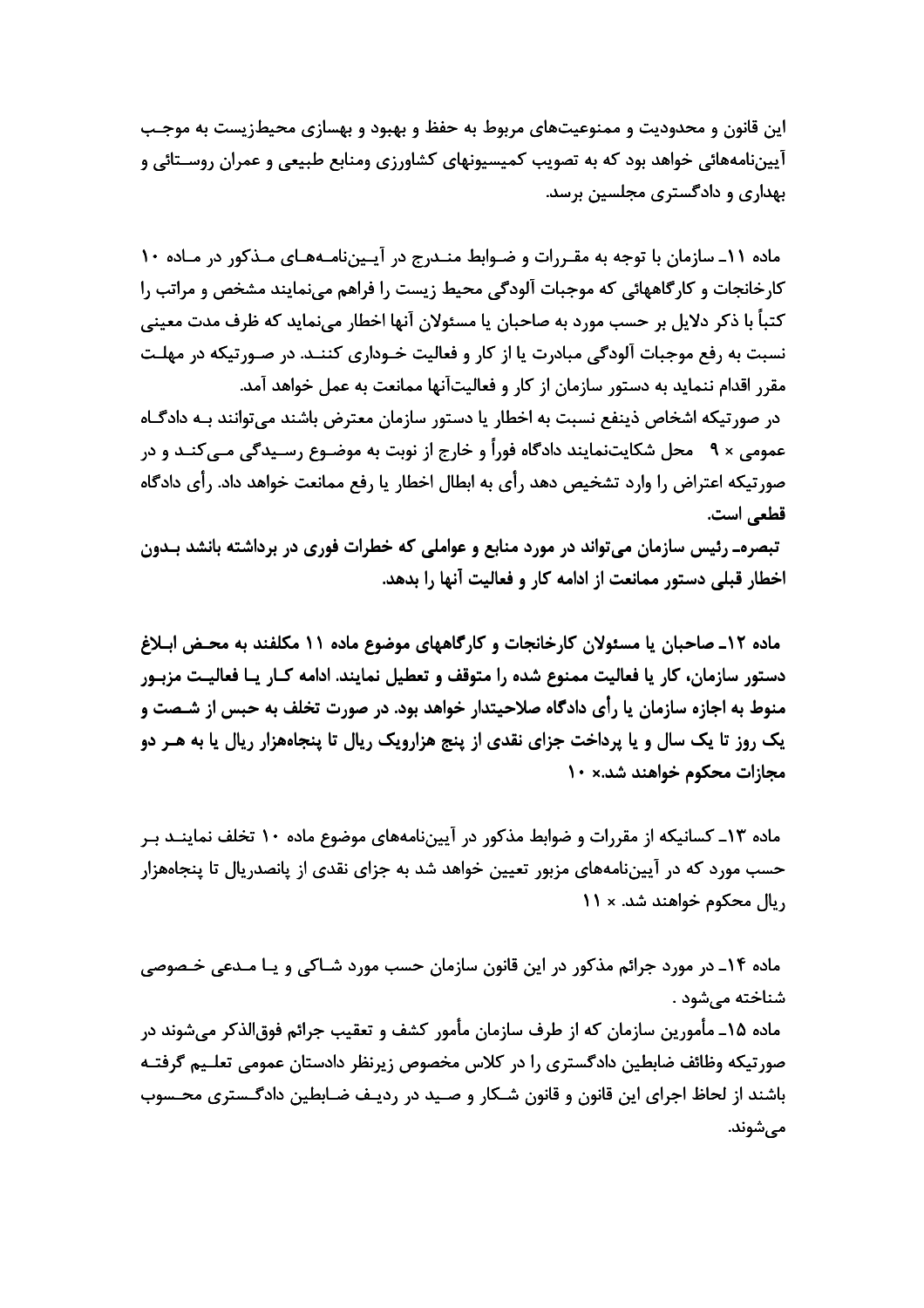تبصرهـ در مواردي كه سازمانهاي ديگر بموجب قوانين مربوط ٍ مأمور تعقيب جرائم مذكور در ايـن قانون باشند سازمان نظر خود را به آن سازمانها اعلام خواهد کرد.

ماده ۱۶ـ كليه عرصه و اعيان املاك متعلق به دولت واقع در محدوده مناطق مذكور در بند (الـف) ماده ۳ همچنین کلیه تالابهای متعلق به دولت در اختیار سازمان قرار خواهد داشـت و سـازمان در بھروبرداری از تالابھا (باستثنای مرداب انزلے) و امـلاک مـذکور قـائم مقـام قـانونی مؤسـسات پـا سازمانهای مربوط مے،باشد ولی حق واگذاری عین آنها را ندارد. تبصره ١ـ در صورتيكه استفاده از منابع مذكور مستلزم قطع درخت باشد سازمان جنگلها و مراتــع كشور طبق طرح سازمان رأسا عمل خواهد نمود. تبصره ٢ـ نحوه واگذاري منافع املاک مذکور در اين ماده در آييننامه اجرائي ايـن قــانون تعيــين خواهد شد.

ماده ١٧ـ در صورتيكه عرصه و اعيان املاك واقع در محدوده مناطق مذكور در بند (الـف) مـاده ٣ این قانون مورد نیاز باشد سازمان میتواند طبق مقررات قانون خرید اراضی و ابنیه و تأسیسات برای حفظ آثار تاریخی و باستانی مصوب آذرماه ۱۳۴۷ خریداری و تصرف نماید.× ۱۳

ماده ١٨ـ سازمان داراي گارد خواهد بود با لباس متحدالشكل و تحهیزات لازم.

ماده ۱۹\_ مناطقی از کشور که مقررات مواد ۱۱،۱۲،۱۳ این قانون در آنها اجراء خواهد شد از طرف سازمان با رعایت شرایط و ضوابطی که در آپیننامه اجرائی این قانون مقرر می گردد تعیین و پس از تصويب شورايعالى اعلام مىشود.

ماده ۲۰\_ سازمان میتواند با تصویب شورایعالی حفاظت محیطزیست قسمتی از وظائف و اختیارات خود را نسبت به اجرای مواد ۱۱،۱۲،۱۳ این قانون در محدوده شهرها و هر یـک از منــاطق کــشور ضمن تعیین حدود بر حسب مورد به شهرداریهای مربوط یا هر سازمان دولتی ذیربط محول نماید، در این صورت شهرداریها و سازمانهای مذکور مسوول اجرای آن خواهند بود.

ماده ۲۱ـ آییننامه اجرائی این قانون باستثنای آییننامههـای مـذکور در مـاده ۱۰ پـس از تأییـد شورایعالی حفاظت محیطزیست به تصویب هیئت وزیران می,رسد.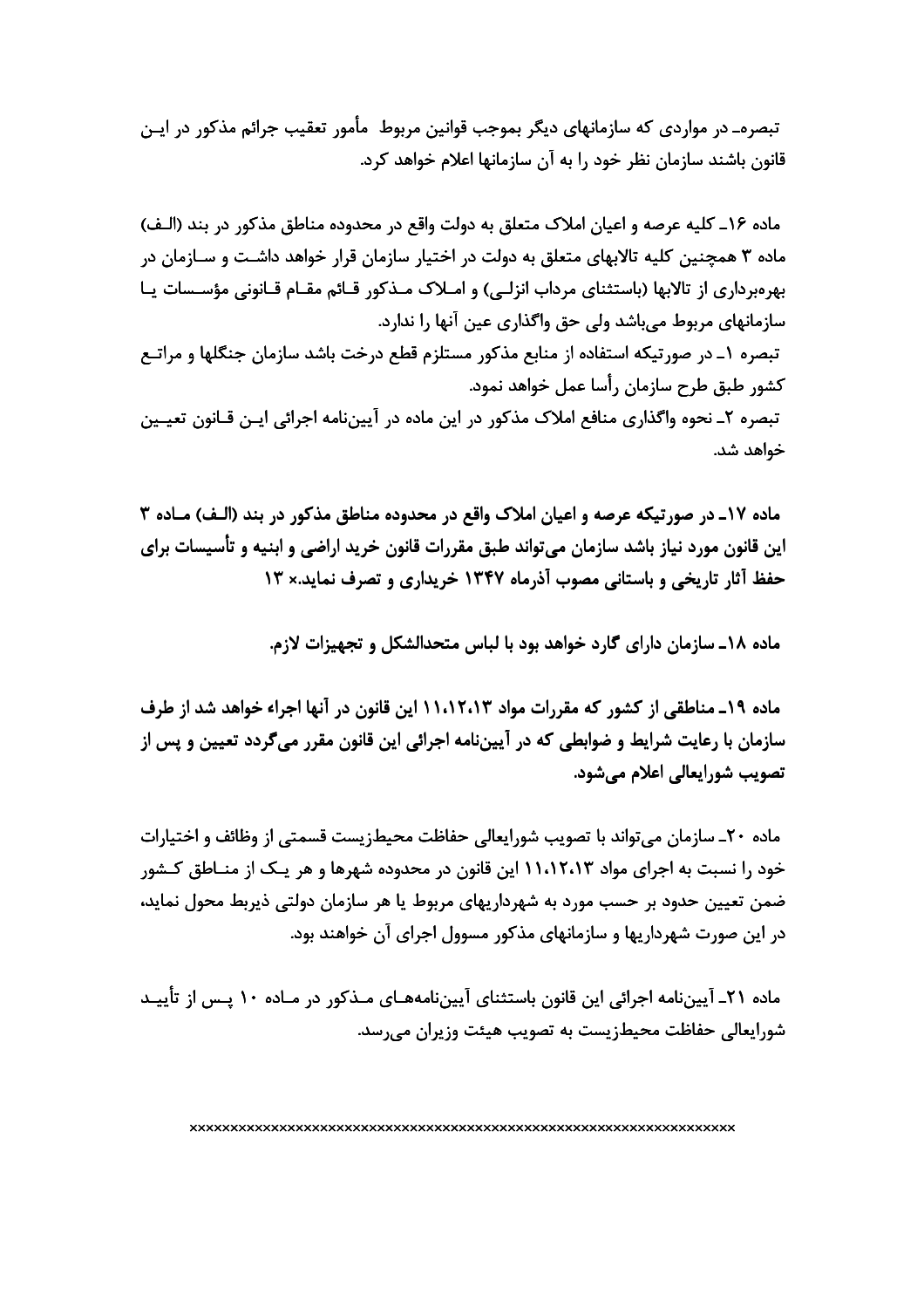١ - به لايحه قانوني مجازات صيد غير مجاز از درياي خزر وخليج فارس مصوب ٢/٥/١٣۵٨ مراجعه شود. × ۲-بموجـب مـصوبه شــماره ۴۵۰/۱۴ مــورخ ۱۱/۱۲/۷۸ شــورايعالي اداري،ســازمان امــوراداري واستخدامي وسازمان برنامه وبودجه باهم ادغام وسازمان مديريت وبرنامـه ريـزى كـشور جـايگزين گردید. × ۳-به موجب تبصره ۳ قانون اصلاح قوانین و مقررات مؤسسه استاندارد و تحقیقات صنعتی ایـران مصوب ۱۳/ ۳ / ۷۶ رئیس مؤسسه استاندارد و تحقیقات صنعتی ایـران بـه عنـوان یکـی از اعـضای شورايعالى حفاظت محيط زيست تعيين گرديد . × ۴- اصلاح قانون حفاظت و بهسازی محیط زیست مصوب ۲۴ / ۸ / ۷۱ مجلس شورای اسلامی . × ۵ـ اختیارات وزارت اقتصاد سابق در امور معادن اکنون در صلاحیت وزارت معادن و فلــزات قــرار دارد. قانون معادن) مصوب ۶۲/۳/۱) × ۶\_ اصلاحيه مورخ ۷۱/۸/۲۴ × ٧ -اصلاحيه مورخ ٧١/٨/٢۴ × ٨ـ شورايعالي مذكور در سومين جلسه خود اجازه صدور پروانه رايگان را به رئيس سازمان تفويض نمود . × ۹- طبق ماده ۸ لایحه قانون تشکیل دادگاههای عمـومی مـصوب شـورای انقـلاب ، دادگاههـای عمومی جانشین دادگاههای شهرستان شده اند . × ١٠\_ به ماده ۶۸۸ قانون مجازات اسلامي مندرج در صحفه ۵۶ مراجعه شود . × ۱۱\_ به ماده ۶۸۸ قانون مجازات اسلامی مندرج درصحفه ۵۶ مراجعه شود . × ١٢ـ از قانون آيين دادرسي کيفري ( اصلاحي ) ماده ۹\_ شخصی که از وقوع جرمی متحمل ضرر و زیان شده و یا حقی از قبیل قصاص و قذف پیدا کرده و آن را مطالبه می کند مدعی خصوص و شاکی نامیده می شود . ضرر و زيان قابل مطالبه به شرح ذيل مي باشد : ۱ ـ ضرر و زیانهای مادی که در نتیجه ارتکاب جرم حاصل شده است . ٢ ـمنافعي كه ممكن الحصول بوده ودراثرارتكاب جرم ،مـدعى خـصوص ازآن محـروم ومتـضررمي شود. مادہ ١١ - پس از آنكه متهم تحت تعقيب قرار گرفت مدعى يا شاكى مـى توانـد اصـل يارونوشـت تمامی دلایل ومدارک خود راجهت پیوست به پرونده به مرجع تعقیب تسلیم کند و نیز مـی توانـد قبل از اعلام ختم دادرسی تسلیم نماید.مطالبه ضرروزیان مستلزم رعایت تشریفات آپـین دادرسـی مدنے<sub>،</sub> مے<sub>،</sub> باشد. ماده١٢ ـ هر گاه دادگاه متهم رامجرم تشخیص دهد مکلف است ضمن صـدور حکــم جزایــی حکــم ضرروزیان مدعی خصوصی رانیز طبق دلایل ومدارک موجـود صـادرنمایدمگر اینکـه رسـیدگی بـه